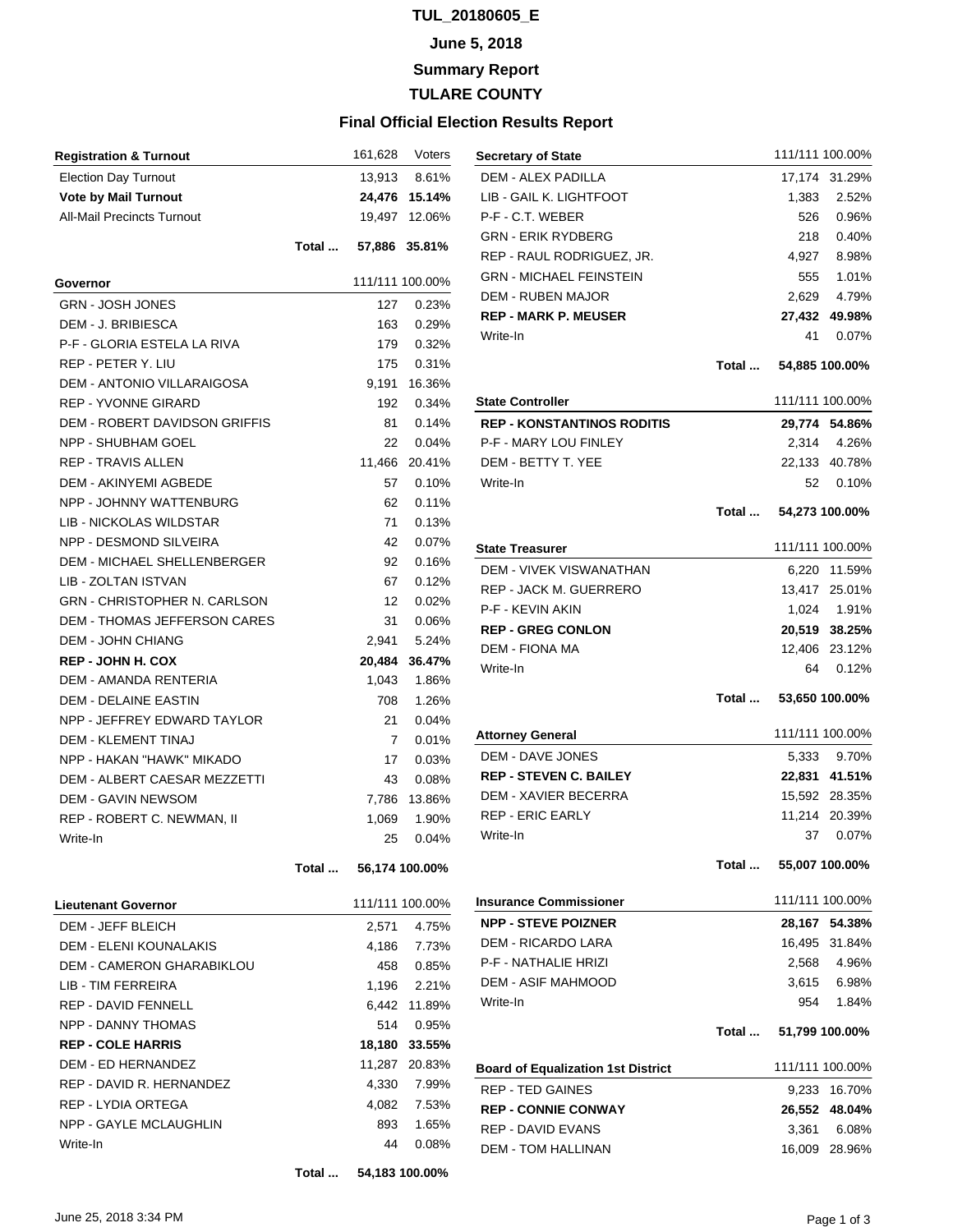# **TUL\_20180605\_E**

### **June 5, 2018**

**Summary Report**

**TULARE COUNTY**

## **Final Official Election Results Report**

| Board of Equalization 1st District (cont'd |       |        | 111/111 100.00% | U.S. Representative 22nd District (cont'd |       |        | 73/73 100.00%   |
|--------------------------------------------|-------|--------|-----------------|-------------------------------------------|-------|--------|-----------------|
| Write-In                                   |       | 116    | 0.21%           | <b>REP - DEVIN G. NUNES</b>               |       |        | 25,639 61.09%   |
|                                            | Total |        | 55,271 100.00%  | Write-In                                  |       | 21     | 0.05%           |
|                                            |       |        |                 |                                           | Total |        | 41,970 100.00%  |
| <b>U.S.Senator</b>                         |       |        | 111/111 100.00% |                                           |       |        |                 |
| <b>DEM - GERALD PLUMMER</b>                |       | 160    | 0.30%           | <b>U.S. Representative 23rd District</b>  |       |        | 31/31 100.00%   |
| <b>REP - TOM PALZER</b>                    |       | 5,153  | 9.73%           | DEM - MARY HELEN BARRO                    |       | 739    | 6.41%           |
| <b>P-F - JOHN THOMPSON PARKER</b>          |       | 133    | 0.25%           | <b>DEM - KURTIS WILSON</b>                |       | 333    | 2.89%           |
| DEM - DOUGLAS HOWARD PIERCE                |       | 394    | 0.74%           | DEM - WENDY REED                          |       | 1,441  | 12.51%          |
| DEM - HERBERT G. PETERS                    |       | 207    | 0.39%           | <b>NPP - JAMES DAVIS</b>                  |       | 150    | 1.30%           |
| <b>REP - JAMES P. BRADLEY</b>              |       |        | 6,687 12.62%    | DEM - TATIANA MATTA                       |       | 1,330  | 11.54%          |
| REP - ARUN K. BHUMITRA                     |       |        | 5,310 10.03%    | <b>REP - KEVIN MCCARTHY</b>               |       |        | 7,512 65.20%    |
| REP - JERRY JOSEPH LAWS                    |       | 558    | 1.05%           | Write-In                                  |       | 17     | 0.15%           |
| <b>REP - PATRICK LITTLE</b>                |       | 777    | 1.47%           |                                           | Total |        | 11,522 100.00%  |
| NPP - TIM GILDERSLEEVE                     |       | 92     | 0.17%           |                                           |       |        |                 |
| <b>NPP - MICHAEL FAHMY GIRGIS</b>          |       | 14     | 0.03%           | <b>State Senator 8th District</b>         |       |        | 8/8 100.00%     |
| NPP - DON J. GRUNDMANN                     |       | 139    | 0.26%           | DEM - PAULINA MIRANDA                     |       |        | 285 22.11%      |
| NPP - RASH BIHARI GHOSH                    |       | 61     | 0.12%           | NPP - MARK BELDEN                         |       | 49     | 3.80%           |
| NPP - LING LING SHI                        |       | 75     | 0.14%           | <b>REP - ANDREAS BORGEAS</b>              |       | 735    | 57.02%          |
| <b>REP - JOHN "JACK" CREW</b>              |       | 898    | 1.70%           | <b>DEM - TOM PRATT</b>                    |       | 220    | 17.07%          |
| REP - ERIN CRUZ                            |       | 2,975  | 5.62%           | Write-In                                  |       | 0      | 0.00%           |
| LIB - DERRICK MICHAEL REID                 |       | 383    | 0.72%           |                                           |       |        |                 |
| <b>DEM - DIANNE FEINSTEIN</b>              |       | 11,611 | 21.92%          |                                           | Total |        | 1,289 100.00%   |
| NPP - COLLEEN SHEA FERNALD                 |       | 54     | 0.10%           |                                           |       |        |                 |
| DEM - ADRIENNE NICOLE EDWARDS              |       | 232    | 0.44%           | <b>State Senator 16th District</b>        |       |        | 56/56 100.00%   |
| REP - PAUL A. TAYLOR                       |       | 2,959  | 5.59%           | <b>REP - GREGORY TATUM</b>                |       |        | 6,037 17.38%    |
| DEM - DONNIE O. TURNER                     |       | 170    | 0.32%           | <b>REP - SHANNON GROVE</b>                |       | 17,699 | 50.95%          |
| DEM - PAT HARRIS                           |       | 496    | 0.94%           | DEM - RUTH MUSSER - LOPEZ                 |       |        | 10,961 31.55%   |
| DEM - ALISON HARTSON                       |       | 714    | 1.35%           | Write-In                                  |       | 43     | 0.12%           |
| NPP - JASON M. HANANIA                     |       | 94     | 0.18%           |                                           | Total |        | 34,740 100.00%  |
| DEM - DAVID HILDEBRAND                     |       | 1,268  | 2.39%           |                                           |       |        |                 |
| NPP - LEE OLSON                            |       | 337    | 0.64%           | <b>State Senator 14th District</b>        |       |        | 47/47 100.00%   |
| REP - ROQUE "ROCKY" DE LA FUENTE           |       | 2,502  | 4.72%           | <b>DEM - ABIGAIL SOLIS</b>                |       |        | 2,423 13.34%    |
| DEM - KEVIN DE LEON                        |       |        | 5,483 10.35%    | <b>DEM - RUBEN MACARENO</b>               |       | 1,659  | 9.13%           |
| REP - KEVIN MOTTUS                         |       |        | 2,052 3.87%     | <b>REP - ANDY VIDAK</b>                   |       |        | 11,211 61.73%   |
| NPP - DAVID MOORE                          |       | 468    | 0.88%           | DEM - MELISSA HURTADO                     |       |        | 2,845 15.66%    |
| REP - MARIO NABLIBA                        |       | 445    | 0.84%           | Write-In                                  |       | 24     | 0.13%           |
| Write-In                                   |       | 66     | 0.12%           |                                           | Total |        | 18,162 100.00%  |
|                                            | Total |        | 52,967 100.00%  |                                           |       |        |                 |
|                                            |       |        |                 | <b>State Assembly 23rd District</b>       |       |        | 9/9 100.00%     |
| <b>U.S. Representative 21st District</b>   |       |        | 7/7 100.00%     | DEM - AILEEN RIZO                         |       |        | 646 37.00%      |
| <b>REP - DAVID G. VALADAO</b>              |       |        | 1,338 67.44%    | <b>REP - JIM PATTERSON</b>                |       |        | 1,098 62.89%    |
| DEM - T.J. COX                             |       |        | 642 32.36%      | Write-In                                  |       | 2      | 0.11%           |
| Write-In                                   |       |        | 4 0.20%         |                                           |       |        |                 |
|                                            | Total |        | 1,984 100.00%   |                                           | Total |        | 1,746 100.00%   |
|                                            |       |        |                 | <b>State Assembly 26th District</b>       |       |        | 102/102 100.00% |
| U.S. Representative 22nd District          |       |        | 73/73 100.00%   | DEM - JOSE SIGALA                         |       |        | 15,899 29.53%   |
| DEM - ANDREW JANZ                          |       |        | 11,306 26.94%   | <b>REP - WARREN GUBLER</b>                |       |        | 15,967 29.66%   |
| DEM - BOBBY BLIATOUT                       |       | 1,978  | 4.71%           | <b>REP - DEVON MATHIS</b>                 |       |        | 16,629 30.89%   |
| NPP - BRIAN T. CARROLL                     |       | 550    | 1.31%           | REP - JACK LAVERS                         |       | 5,297  | 9.84%           |
| DEM - RICARDO "RICO" FRANCO                |       | 2,041  | 4.86%           |                                           |       |        |                 |
| LIB - BILL MERRYMAN                        |       | 435    | 1.04%           |                                           |       |        |                 |
| June 25, 2018 3:34 PM                      |       |        |                 |                                           |       |        | Page 2 of 3     |